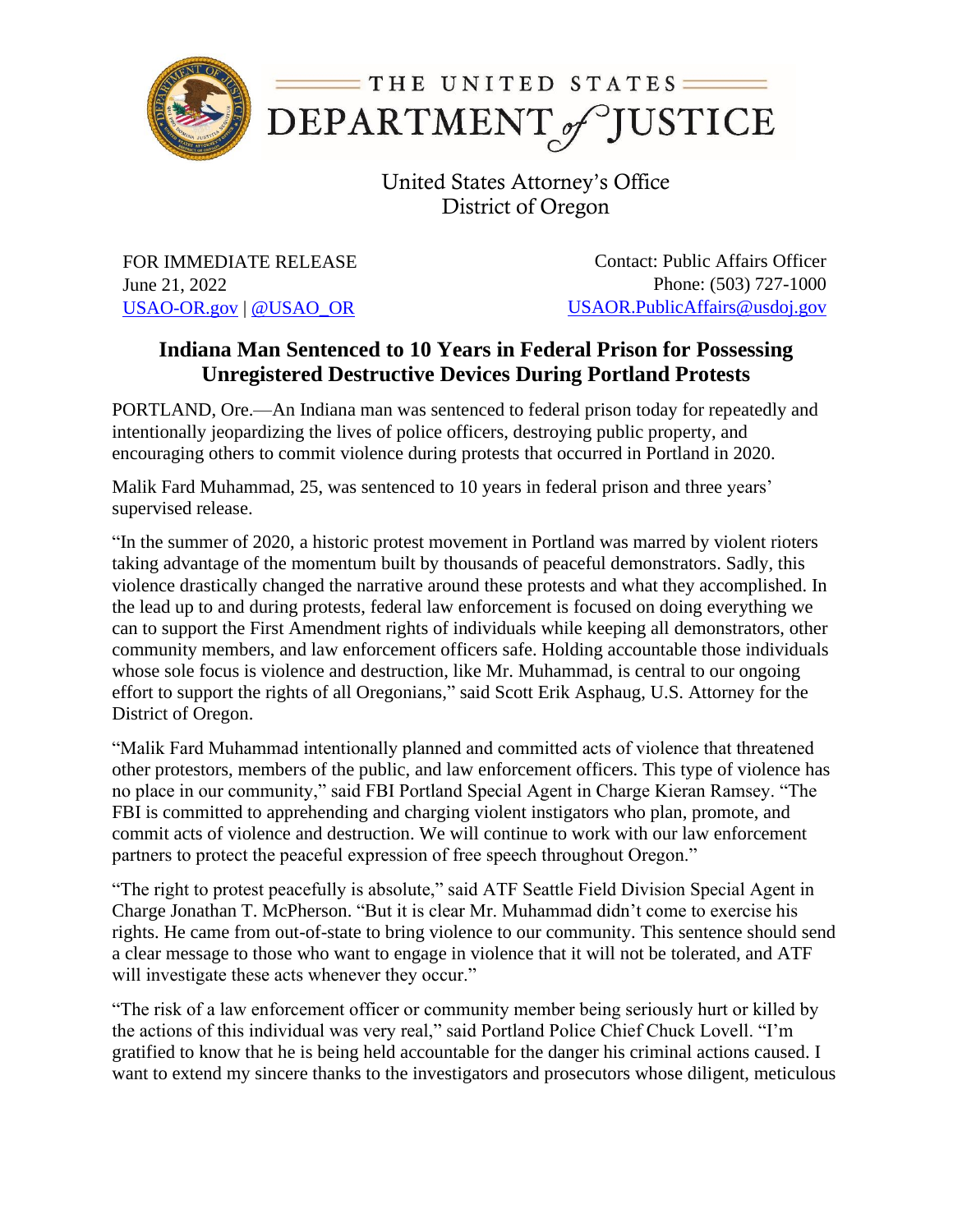work made this sentence possible, as well as the members of PPB and other agencies who put themselves at risk to protect our city against violence and destruction during this period of time."

According to court documents, in late summer 2020, Muhammad traveled to Portland with his girlfriend from their home in Indianapolis to violently engage in area riots. On September 5, 2020, during a large civil disturbance in east Portland, demonstrators threw dangerous objects at police, including commercial grade fireworks, Molotov cocktails, and bottles. Muhammad later pleaded guilty in Multnomah County Circuit Court to seriously burning a demonstrator by throwing a Molotov cocktail and providing baseball bats to members of the crowd.

Following Muhammad's arrest in October 2020, law enforcement seized his cell phone and found messages where he bragged about providing the baseball bats to other rioters. The cell phone also contained a shopping list including common supplies used to make a Molotov cocktail. The day after the demonstration, police located a discarded baseball bat with a Goodwill price tag in the area where the event occurred. Police found the Goodwill store where the bat was purchased and obtained surveillance footage showing Muhammad and his girlfriend buying the bats and several "growler" bottles.

On September 21, 2020, during a large demonstration near the Multnomah County Sheriff's Office Penumbra Kelly Building, law enforcement observed an individual light on fire and throw an object toward the building. One officer observed the burning object flying through the air toward his vehicle, landing approximately 15 feet from a police sound truck. Officers recovered the unexploded device. It consisted of a yellow glass growler with a Goodwill sticker on the bottom, a cloth wick, and an ignitable liquid. It was later determined that the growler was one of the items purchased at Goodwill by Muhammad and his girlfriend. A DNA analysis also linked the growler to Muhammad.

On September 23, 2020, protesters set fire to and broke windows at the Multnomah County Justice Center. When officers advanced toward the crowd, an individual threw a Molotov cocktail in a large yellow growler that landed in front of the officers, shattered, and exploded into a large fireball. While some officers were able to move out of the way, one officer's leg caught fire. Several videos obtained by law enforcement show Muhammad throwing the explosive device.

On October 11, 2020, police were monitoring a protest involving approximately 250 people in downtown Portland. Members of the group began heavily vandalizing various buildings and parks including the Oregon Historical Society, Portland State University, a Starbucks coffee shop, and a Bank of America branch, among others. Law enforcement observed Muhammad in the crowed dressed in black. Portland Police officers reported observing Muhammad using a metal baton to smash the windows of several buildings and arrested him after a short chase. Muhammad possessed a loaded handgun magazine in his pocket. A loaded handgun matching the magazine found on Muhammad's person was found discarded near the location of his arrest.

Muhammad's trip to Portland does not appear to be an isolated event. Investigators obtained evidence that he traveled to Louisville, Kentucky in August 2020 to meet with anti-government and anti-authority violent extremist groups to conduct firearms and tactical training. Investigators also obtained several public social media posts by Muhammad promoting violence toward law enforcement in other cities including Kenosha, Wisconsin, and Chicago.